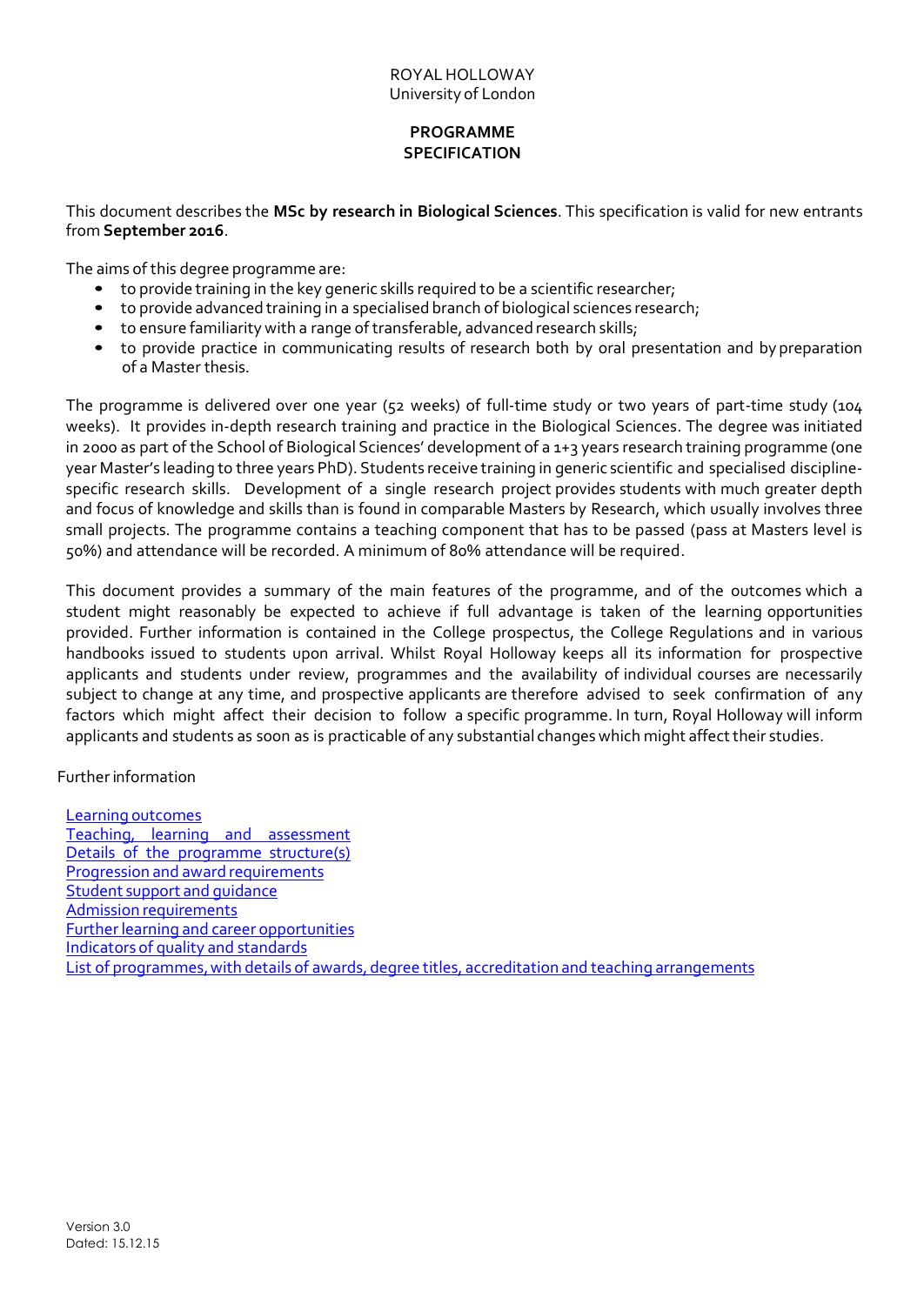## Learning Outcomes

The programme complies fully with Descriptors for a Masters level qualification set out by the Quality Assurance Agency for Higher Education in England and Wales (QAA) as all of its learning outcomes are at Masters (M) level. In general terms the programme provides opportunities for students to develop and demonstrate the following learning outcomes:

*Knowledge and understanding*

- in-depth and critical knowledge of a specialised field
- knowledge and understanding of research methodologies relevant to long-term, advanced scientific research
- knowledge and understanding of relevant information technology, and its application to the research project
- advanced understanding of the key features of a good scientific paper, the peer review process and how to prepare a paper for publication
- advanced understanding of the key features of a high quality grant proposal<br>• understanding of safety and good practice in laboratory and field, and t
- understanding of safety and good practice in laboratory and field, and the ability to complete a risk assessment
- ability to use citations appropriately

### *Skills and other attributes*

- advanced discipline-specific research skills in a branch of the biological sciences
- independentlyplanning and executing a research project to time
- oral communication, including presentations, and public speaking
- written communication, including the ability to author scientific posters and produce research
- papers with a logical structure and in comprehensible and unambiguousEnglish
- authoring of simple web pages
- formulation of clear testable hypotheses and development of valid experimentaldesigns
- acquisition, analysis and interpretation of data
- presentation of graphical data in a clear and appropriate format
- information synthesis, for presentation or written report
- time management team-work
- self-motivation, flexibility, adaptability
- transferable skills

#### Back to top

### **Teaching, learning and assessment**

Teaching and learning is mainly by tutorials, completion of coursework and private study for the taught modules; by preparation and participation in oral presentations, involving discussion and feedback from the supervisor and research group; and for the project by independent research and private study, supported by research supervision.

Students receive regular, scheduled, feedback on: their performance in taught modules; their project plan and draft introduction (autumn term); draft materials and methods write up (spring term); preparatory oral presentation (spring term); oral presentation (summer term); and draft project write up (summer term). Completion of tasks is monitored centrally to ensure students experiencing difficulty can be identified and provided with appropriate support.

Assessment is by coursework on several subjects of the taught component (including an oral presentation) and a research project written up in the form of a thesis. Full details of the assessments for individual subjects can be obtained from the [School.](http://www.rhul.ac.uk/biological-sciences/)

#### Back to top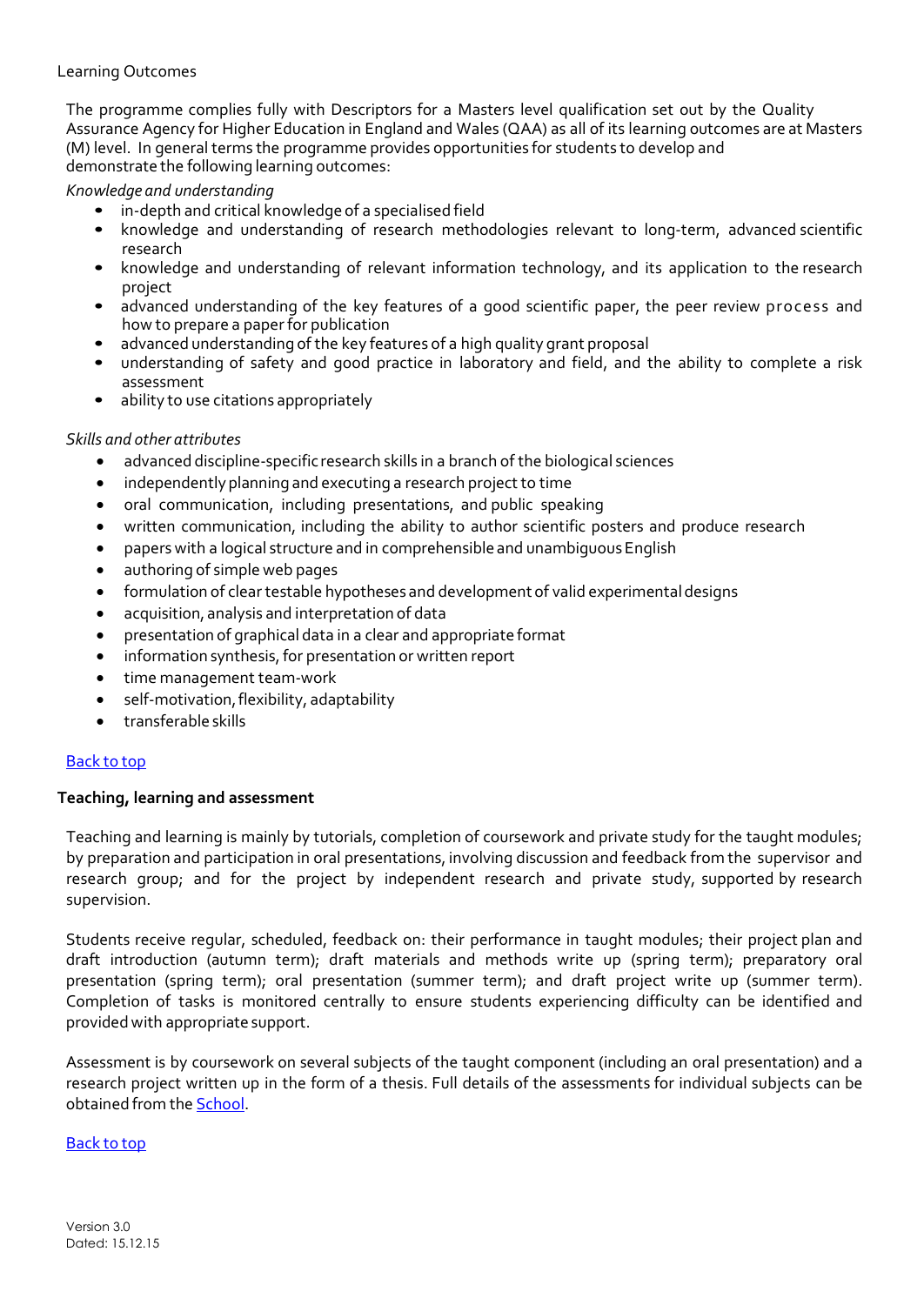# **Details of the programme structure(s)**

The programme comprises two major elements, as follows:

• **Element 1:** A taught non-credit bearing element providing training in **Generic research skills** consisting of several subjects split in three themes: research methodology, career development and presenting your research. 10 core subjects will be assessed to provide evaluation of training in generic scientific research skills and discipline-specific, but transferable, advanced research skills. Additional optional subjects are provided, although choice of options may differ slightly from year to year. Choice of options is undertaken in conjunction with the project supervisor to ensure coherence to an individual student's programme. All core subjects must be taken as well as sufficient optional subjects so that 30 subjects are taken in total. A pass in all assessed subjects will be required for the award of the degree.

 For part time students attendance at taught sessions and assignment hand in dates will be spread across the two year period as agreed between the student, supervisor and course coordinator. This will be arranged as much as possible to fit around the student's commitments.

### **Generic research skills**:

Research methodology Career development Presenting your research Optional IT skills booked via IT training (2 to be chosen)

• **Element 2** (180 credits): Your main research project that will be assessed by a written thesis of 20.000 words. Details on the thesis write up will be provided in the student handbook

### Back to top

### **Progression and award requirements**

 Please note that if you hold a Tier 4 (General) Student Visa and you choose to leave (or are required to leave because of non-progression) or complete early (before the course end date stated on your CAS), then this will be reported to UKVI.

To pass the programme a student must pass the taught element (Element 1). Students cannot normally resit this component of the programme.

If the research project (Element 2) is considered by the examiners to be of sufficient merit but minor corrections are required, the examiners can recommend that the candidate be awarded the Master of Science by Research degree, subject to completion of minor corrections to the dissertation which must be submitted within six weeks of the students being formally notified of the outcome.

The Master by Research is awarded on a pass/fail basis only.

# Back to top

#### **Student support and guidance**

- Personal Supervisor: All students are allocated a supervisor, with whom they meet regularly to discuss all matters relating to their course and for pastoral support.
- Personal Adviser: Students also have an advisor, who deputises for the supervisor in his/her absence, and who can provide additional support and guidance. Students are free to meet their advisors as and when necessary.
- Induction sessions and termly meetings with the Programme Director.<br>• Membership of a research group
- Membership of a research group.<br>• Representation on the Postgradu
- Representation on the Postgraduate Committee.
- All staff available and accessible through an open-door policy or by operating an office hours system.<br>• Student bandbook
- Student handbook.
- Extensive supporting materials and learning resources in College libraries and computer centre.
- Dedicated School teaching laboratories
- A School of Biological Sciences Special Needs Officer.